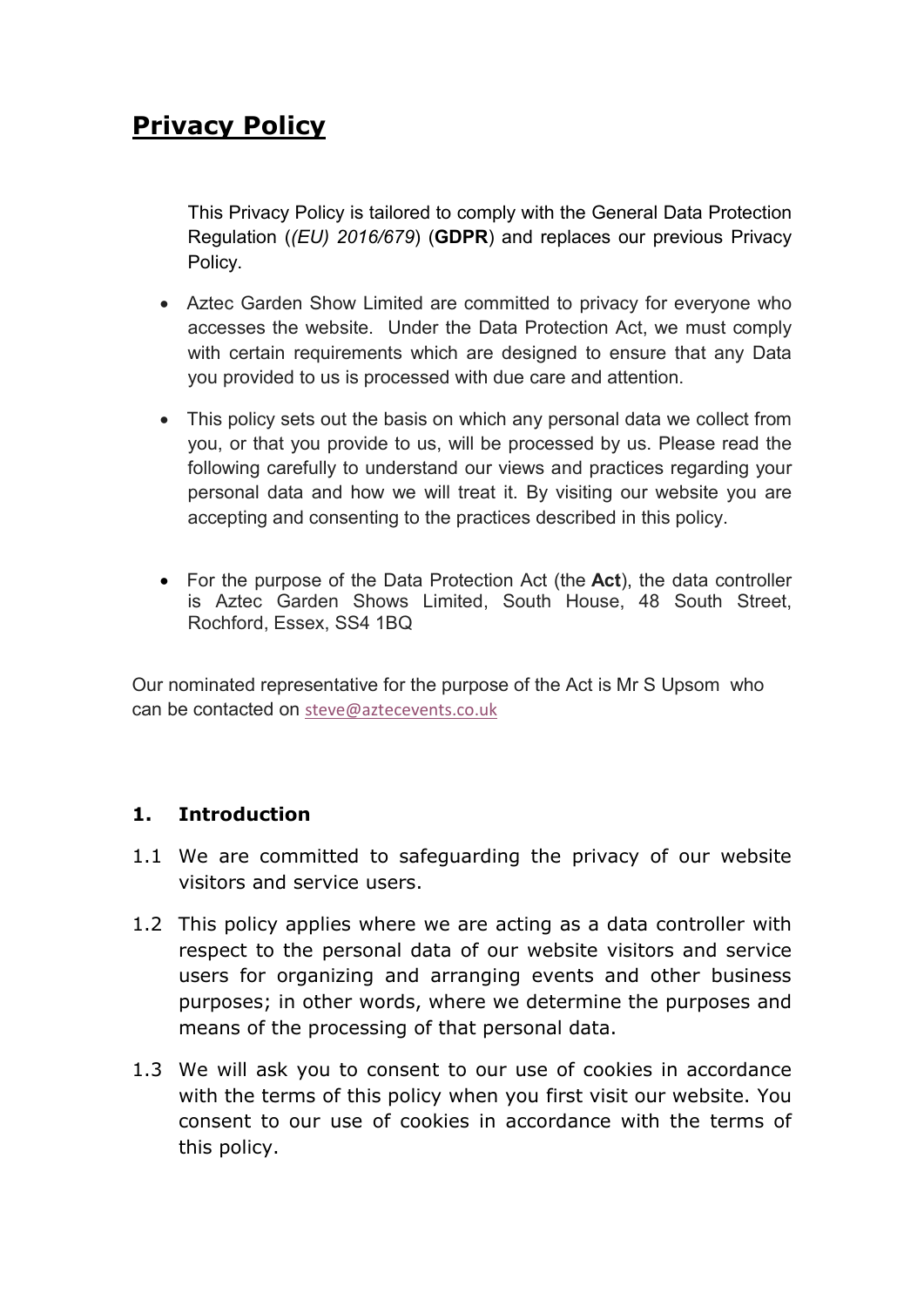- 1.4 Our website may incorporate privacy controls which affect how we will process your personal data. By using the privacy controls, you can specify whether you would like to receive direct marketing communications and limit the publication of your information. You can access the privacy controls via our website if we incorporate privacy controls.
- 1.5 In this policy, "we", "us" and "our" refer to Aztec Garden Shows Limited.

#### 2. How we use your personal data

- 2.1 In this Section 2 we have set out:
	- (a) the general categories of personal data that we may process;
	- (b) in the case of personal data that we did not obtain directly from you, the source and specific categories of that data;
	- (c) the purposes for which we may process personal data; and
	- (d) the legal bases of the processing.
- 2.2 We may process data about your use of our website and services ("usage data"). The usage data may include your IP address, geographical location, browser type and version, operating system, referral source, length of visit, page views and website navigation paths, as well as information about the timing, frequency and pattern of your service use. The source of the usage data is our analytics tracking system. This usage data may be processed for the purposes of analysing the use of the website and services. The legal basis for this processing is our legitimate interests, namely monitoring and improving our website and services.
- 2.3 We may process your application data, this is data provided to us to store your personal information if you have provided it to us as part of registering on our system as a client or potential client, customer or attendee at a show or event ("application data"). The application data may include your name, email address, postal address and telephone number and or financial information for booking and ticket purposes. The source of the application data is you. The application data may be processed for the purposes of operating our website, performing any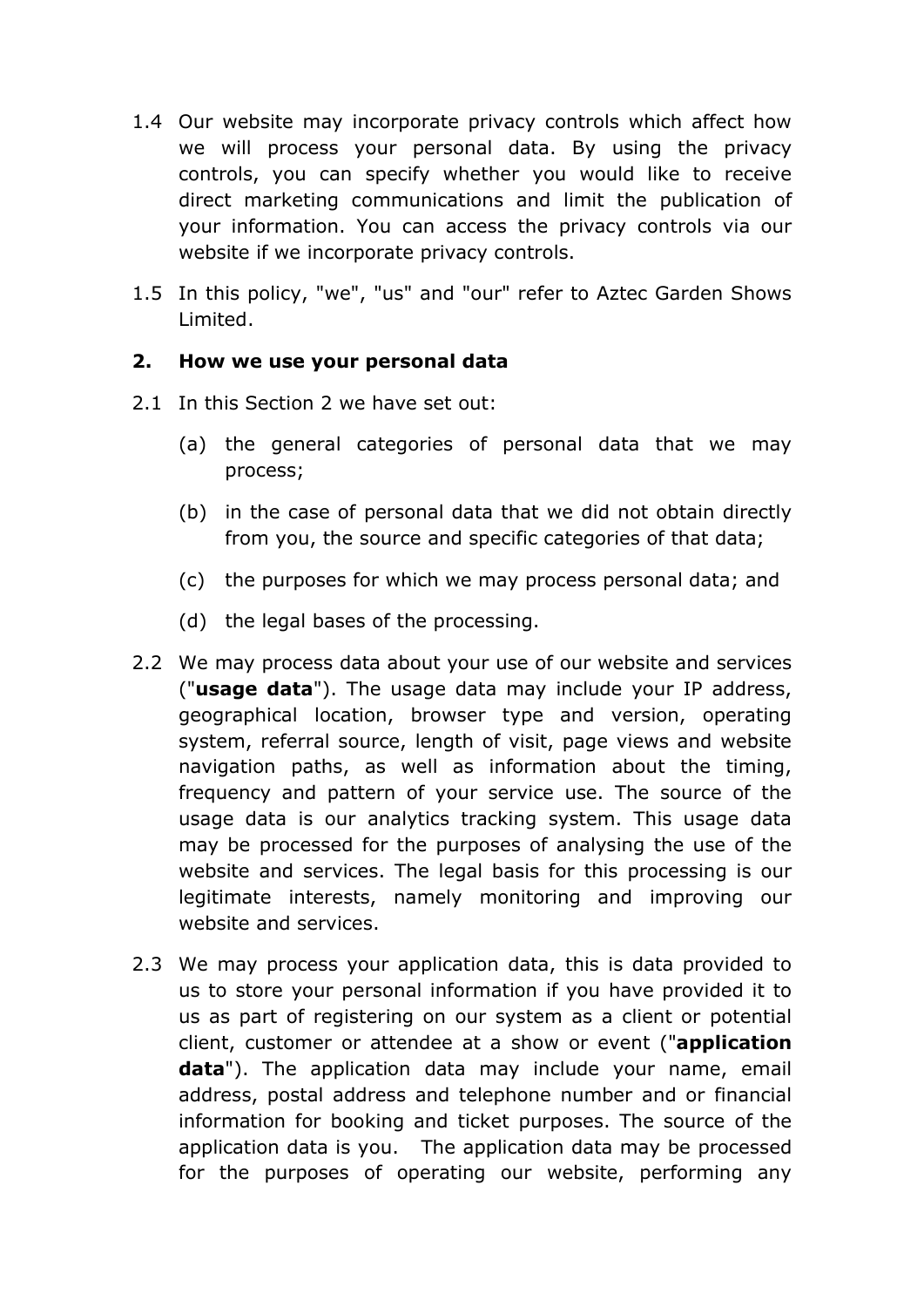legitimate business, any contracts with you, providing our services, ensuring the security of our website and services, maintaining back-ups of our databases and communicating with you. The legal basis for this processing is consent and or our legitimate interests, namely the proper administration of our website and business and the performance of a contract between you and us for an event or show and/or taking steps, at your request, to enter into such a contract.

- 2.4 We may process your information included in your personal profile or application on our website or by email or by submission of our entry forms ("**profile data**"). The profile data may include your name, address, telephone number, email address, profile pictures, gender, date of birth, relationship status, interests and hobbies, educational details and employment details. The profile data may be processed for the purposes of enabling and monitoring your use of our website and services. The legal basis for this processing is consent and or our legitimate interests, namely the proper administration of our website and business and or the performance of a contract between you and us and/or taking steps, at your request, to enter into such a contract.
- 2.5 We may process your personal data that are provided in the course of the use of our services ("service data"). The service data may include your personal data. The service data may be processed for the purposes of operating our website, providing our services, ensuring the security of our website and services, maintaining back-ups of our databases and communicating with you. The legal basis for this processing is consent and or our legitimate interests, namely the proper administration of our website and business and or the performance of a contract between you and us or another and/or taking steps, at your request, to enter into such a contract.
- 2.6 We may process information that you post for publication on our website or through our services ("publication data"). The publication data may be processed for the purposes of enabling such publication and administering our website and services. The legal basis for this processing is consent and or our legitimate interests, namely the proper administration of our website and business and or the performance of a contract between you and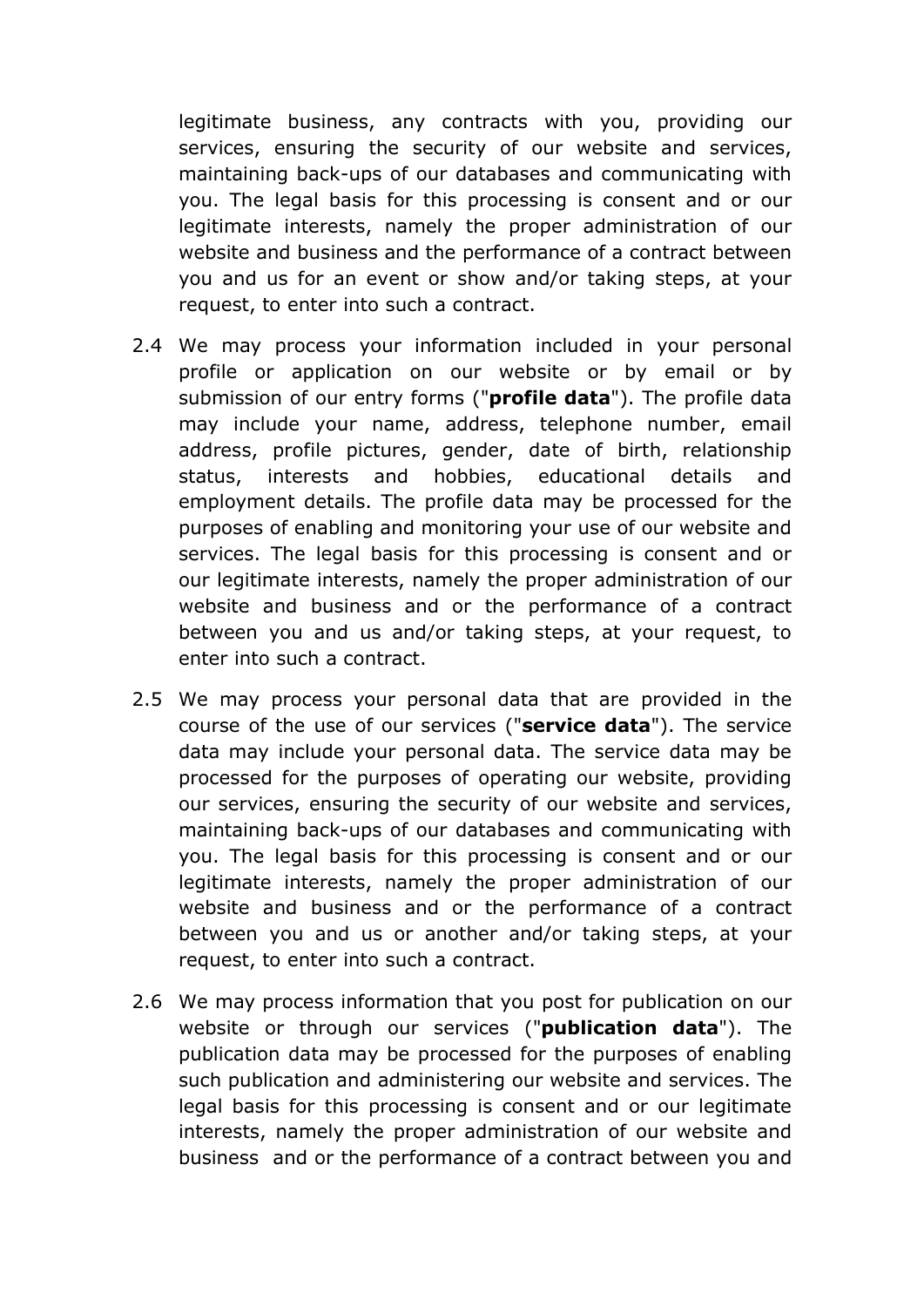us and/or another and taking steps, at your request, to enter into such a contract.

- 2.7 We may process information contained in any enquiry you submit to us regarding goods and/or services ("enquiry data"). The enquiry data may be processed for the purposes of offering, marketing and selling relevant goods and/or services to you. The legal basis for this processing is consent.
- 2.8 We may process information that you provide to us for the purpose of subscribing to our email notifications and/or newsletters ("notification data"). The notification data may be processed for the purposes of sending you the relevant notifications and/or newsletters. The legal basis for this processing is consent and the performance of a contract between you and us and/or taking steps, at your request, to enter into such a contract.
- 2.9 We may process information contained in or relating to any communication that you send to us ("correspondence data"). The correspondence data may include the communication content and metadata associated with the communication. Our website will generate the metadata associated with communications made using website contact forms. The correspondence data may be processed for the purposes of communicating with you and record-keeping. The legal basis for this processing is our legitimate interests, namely the proper administration of our website and business and communications with users.
- 2.10 We may process any of your personal data identified in this policy where necessary for the establishment, exercise or defence of legal claims, whether in court proceedings or in an administrative or out-of-court procedure. The legal basis for this processing is a contract or pre and post contractual negotiation, our legitimate interests, namely the protection and assertion of our legal rights, your legal rights and the legal rights of others. We may also process your data for any enforcement purposes.
- 2.11 We may process any of your personal data identified in this policy where necessary for the purposes of obtaining or maintaining insurance coverage, managing risks, or obtaining professional advice. The legal basis for this processing is our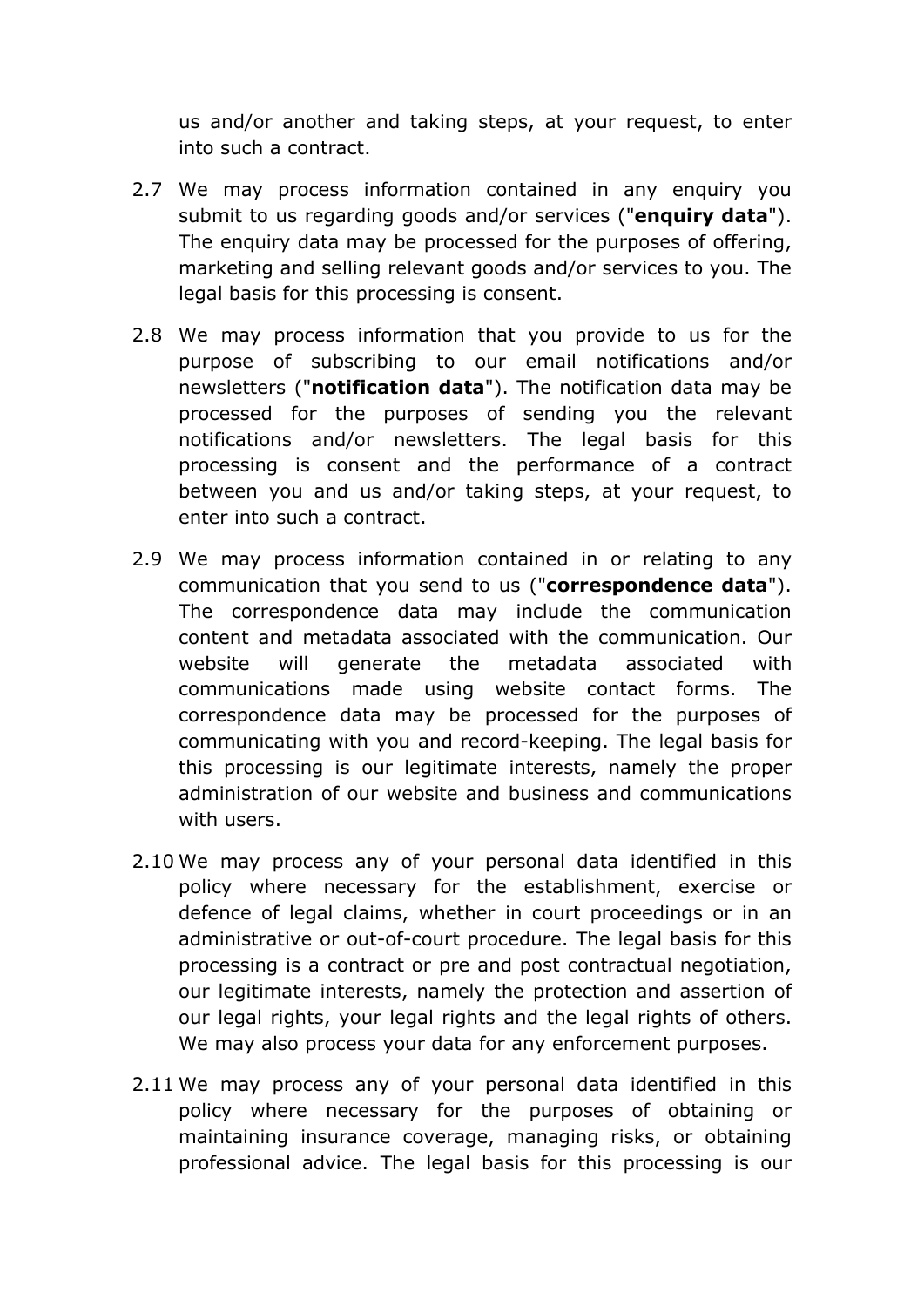legitimate interests, namely the proper protection of our business against risks.

2.12 In addition to the specific purposes for which we may process your personal data set out in this Section 2, we may also process any of your personal data where such processing is necessary for compliance with a legal obligation to which we are subject, or in order to protect your vital interests or the vital interests of another natural person.

2.13.In addition, upon contact with us or registration, you may provide

to us your name, your e-mail address and other information. Without that information, we cannot provide our services. We have installed physical, electronic and managerial processes that keep your information safe when it is collected and subsequently stored.

2.14 Please do not supply any other person's personal data to us, unless we prompt you to do so.

## 3. Providing your personal data to others

- 3.1 We may disclose your personal data to our insurers and/or professional advisers insofar as reasonably necessary for the purposes of obtaining or maintaining insurance coverage, managing risks, obtaining professional advice, or the establishment, exercise or defence of legal claims, whether in court proceedings or in an administrative or out-of-court procedure.
- 3.2 In addition to the specific disclosures of personal data set out in this Section 3, we may disclose your personal data where such disclosure is necessary for compliance with a legal obligation to which we are subject, or in order to protect your vital interests or the vital interests of another natural person. We may also disclose your personal data where such disclosure is necessary for the establishment, exercise or defence of legal claims, whether in court proceedings or in an administrative or out-ofcourt procedure.
- 3.3 In the unlikely event that a liquidator, administrator or receiver is appointed over us or on any part of our assets, that insolvency practitioner may transfer your information to a third party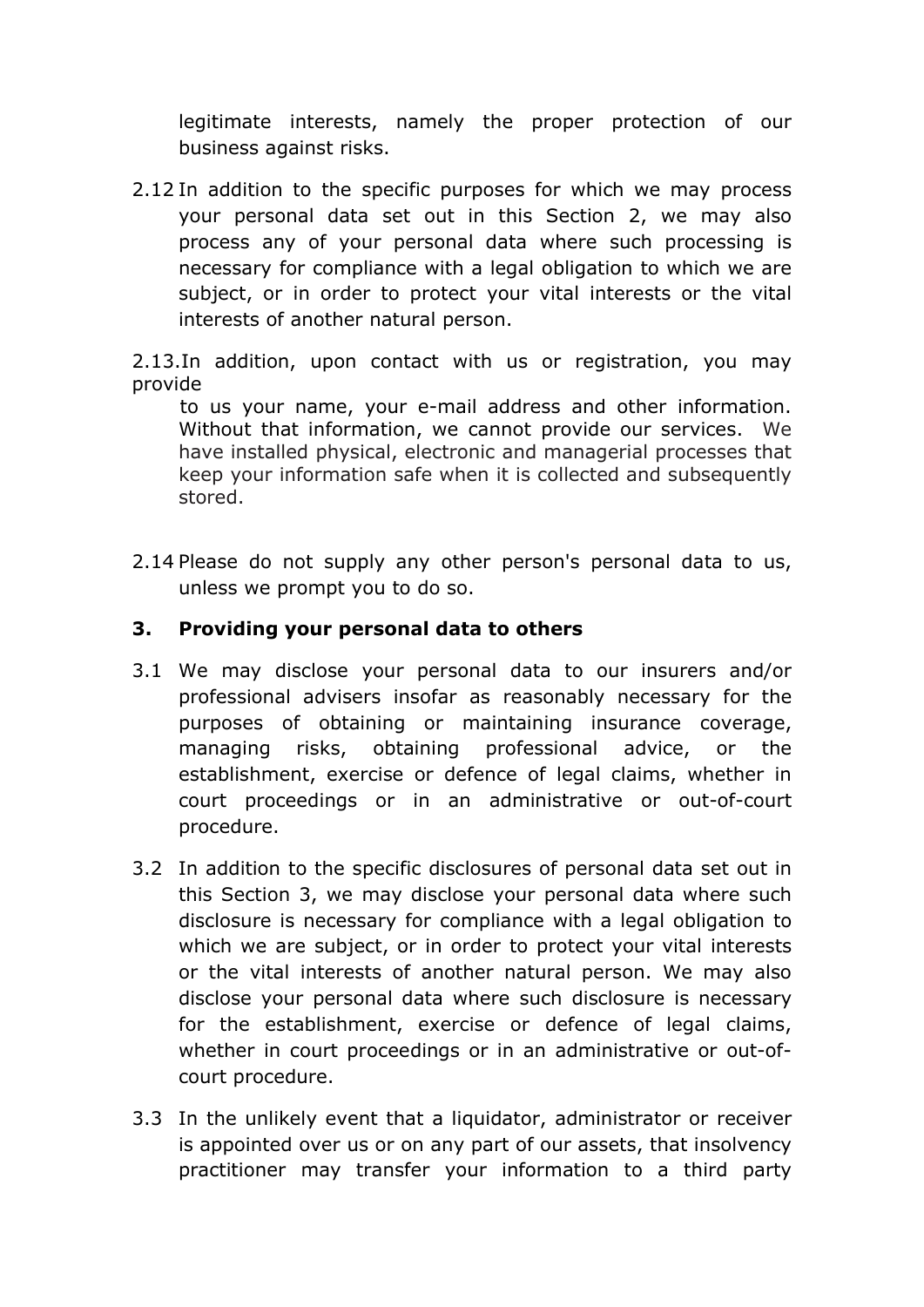purchaser of the business provided that the purchaser undertakes to use your information for the same purposes as set out in this policy.

3.4 If Aztec Garden Shows Limited were merged with or taken over by another organisation, your personal data would become available to such organisation provided that such organisation provided an undertaking only to use it for the same purposes as are set out in this policy.

## 4. International transfers of your personal data

- 4.1 In this Section 4, we provide information about the circumstances in which your personal data may be transferred to countries outside the European Economic Area (EEA). We do not anticipate that your personal data will be transferred to countries outside of the European Economic Area (EEA)
- 4.2 You acknowledge that personal data that you submit for publication through our website or services may be available, via the internet, around the world. We cannot prevent the use (or misuse) of such personal data by others.

# 5. Retaining and deleting personal data

- 5.1 This Section 5 sets out our data retention policies and procedure, which are designed to help ensure that we comply with our legal obligations in relation to the retention and deletion of personal data.
- 5.2 Personal data that we process for any purpose or purposes shall not be kept for longer than is necessary for that purpose or those purposes.
- 5.3 We will retain your personal data as follows:
	- (a) Personal Data information will be retained for a minimum period of 6 years following submisson, and for a maximum period of 6 years following submission for legal reasons.
- 5.4 In some cases it is not possible for us to specify in advance the periods for which your personal data will be retained. In such cases, we will determine the period of retention based on the following criteria: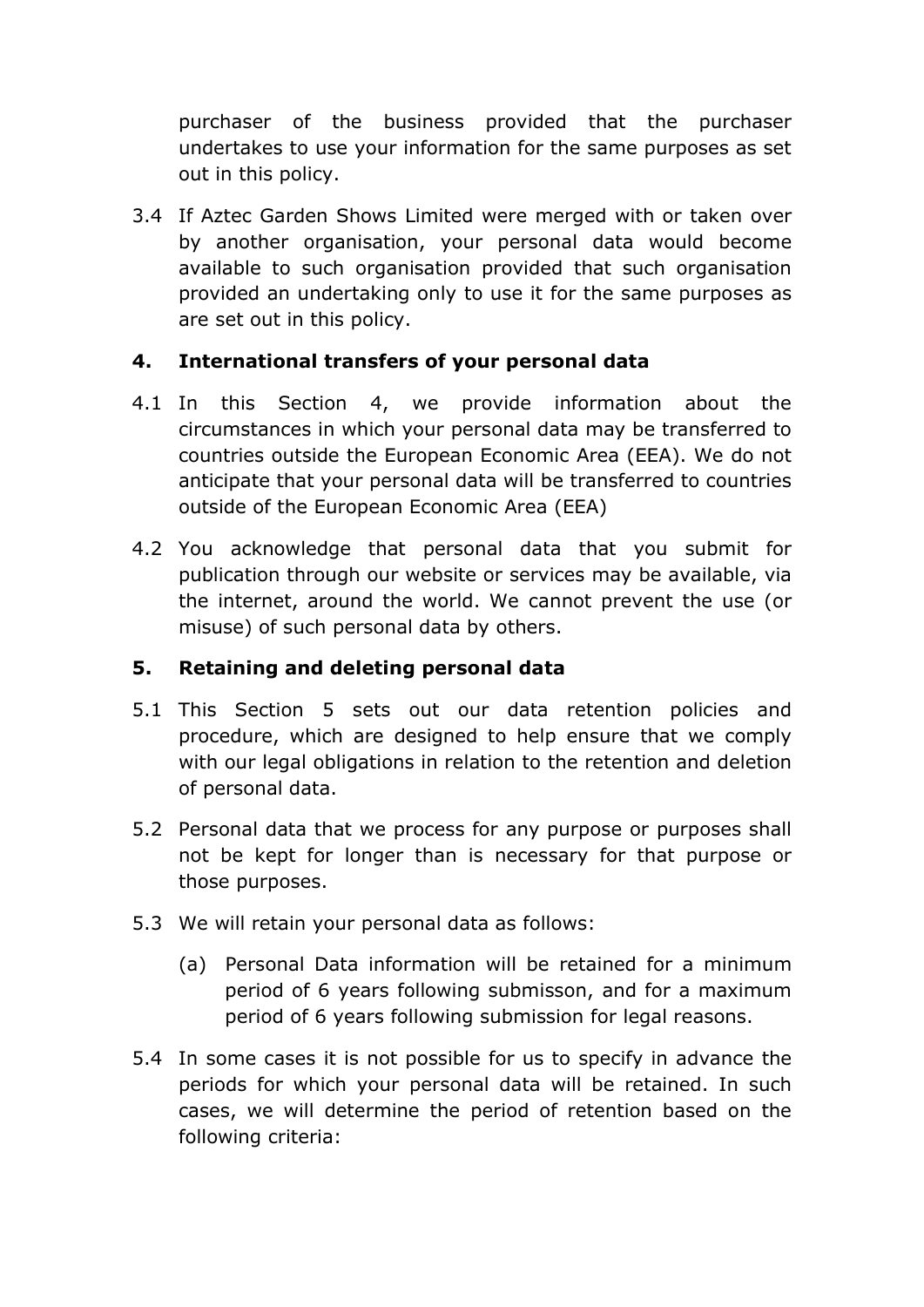- (a) the period of retention of personal data category will be determined based on an annual review and will therefore be no longer than is required for the purpose for which it was submitted and would be limited to 6 years for the purposes of statutory limitation period.
- 5.5 Notwithstanding the other provisions and information in this Section 5, we may retain your personal data where such retention is necessary for compliance with a legal or contractual obligation to which we are subject, or in order to comply with a statutory limitation period or in order to protect your vital interests or the vital interests of another natural person.

#### 6. Amendments

- 6.1 We may update this policy from time to time by publishing a new version on our website.
- 6.2 You should check this page occasionally to ensure you are happy with any changes to this policy.
- 6.3 We may notify you of changes to this policy by email or on our website.

## 7. Your rights for subject access requests.

7.1 You may instruct us to provide you with any personal information we hold about you; provision of such information will be subject to:

> the supply of appropriate evidence of your identity (for this purpose, we will usually accept a photocopy of your passport certified by a solicitor or bank plus an original copy of a utility bill showing your current address.

- 7.2 We may withhold personal information that you request to the extent permitted by law.
- 7.3 You may instruct us at any time not to process your personal information for marketing purposes.
- 7.4 In practice, you will usually either expressly agree in advance to our use of your personal information for marketing purposes.

#### 8. Your rights under the GDPR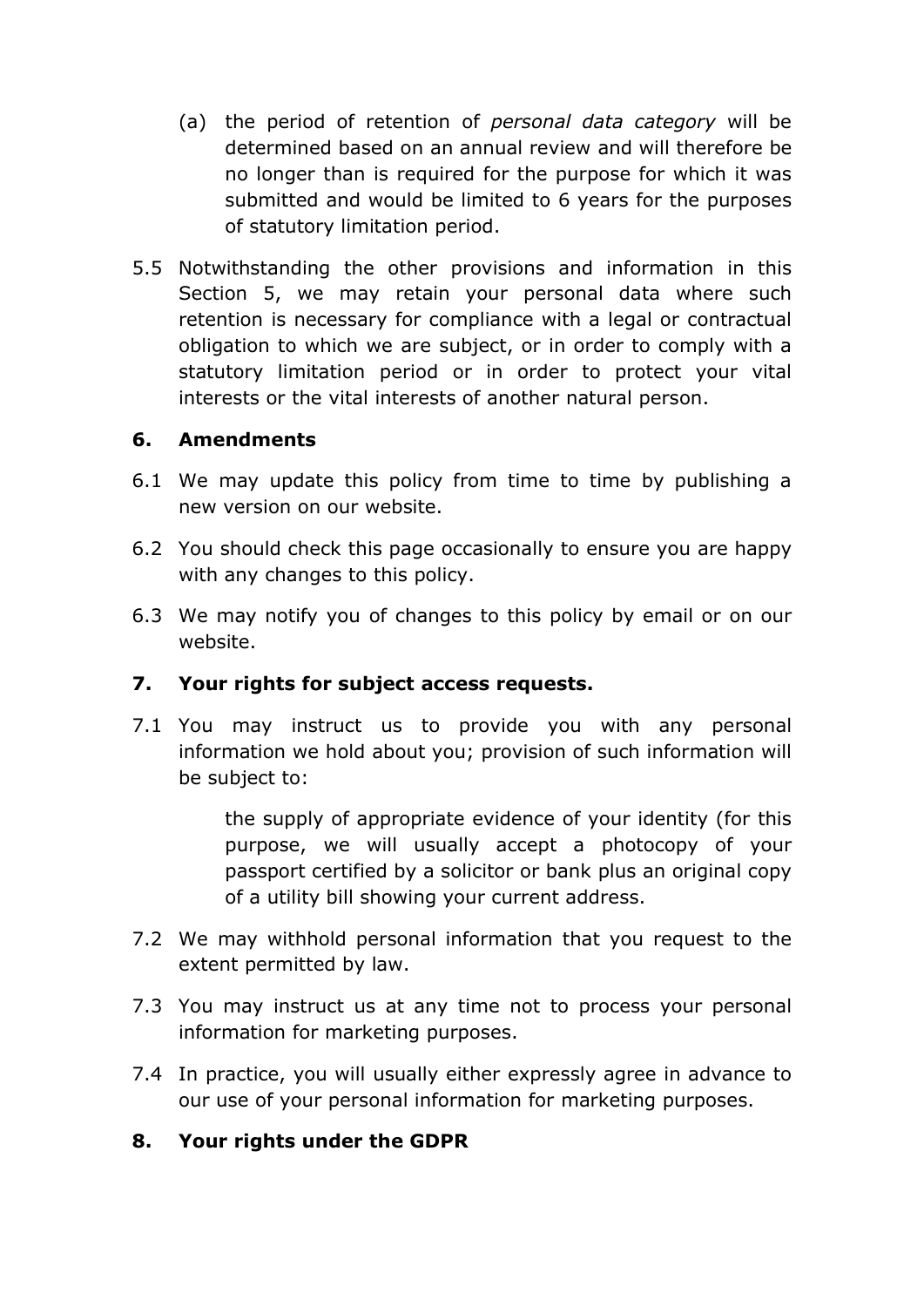- 8.1 In this Section 8, we have summarised the rights that you have under data protection law. Some of the rights are complex, and not all of the details have been included in our summaries. Accordingly, you should read the relevant laws and guidance from the regulatory authorities for a full explanation of these rights.
- 8.2 Your principal rights under data protection law are:
	- (a) the right to access;
	- (b) the right to rectification;
	- (c) the right to erasure;
	- (d) the right to restrict processing;
	- (e) the right to object to processing;
	- (f) the right to data portability;
	- (g) the right to complain to a supervisory authority; and
	- (h) the right to withdraw consent.
- 8.3 You have the right to confirmation as to whether or not we process your personal data and, where we do, access to the personal data, together with certain additional information. That additional information includes details of the purposes of the processing, the categories of personal data concerned and the recipients of the personal data. Providing the rights and freedoms of others are not affected, we will supply to you a copy of your personal data. The first copy will be provided free of charge, but additional copies may be subject to a reasonable fee.
- 8.4 You have the right to have any inaccurate personal data about you rectified and, taking into account the purposes of the processing, to have any incomplete personal data about you completed.
- 8.5 In some circumstances you have the right to the erasure of your personal data without undue delay. Those circumstances include: the personal data are no longer necessary in relation to the purposes for which they were collected or otherwise processed; you withdraw consent to consent-based processing;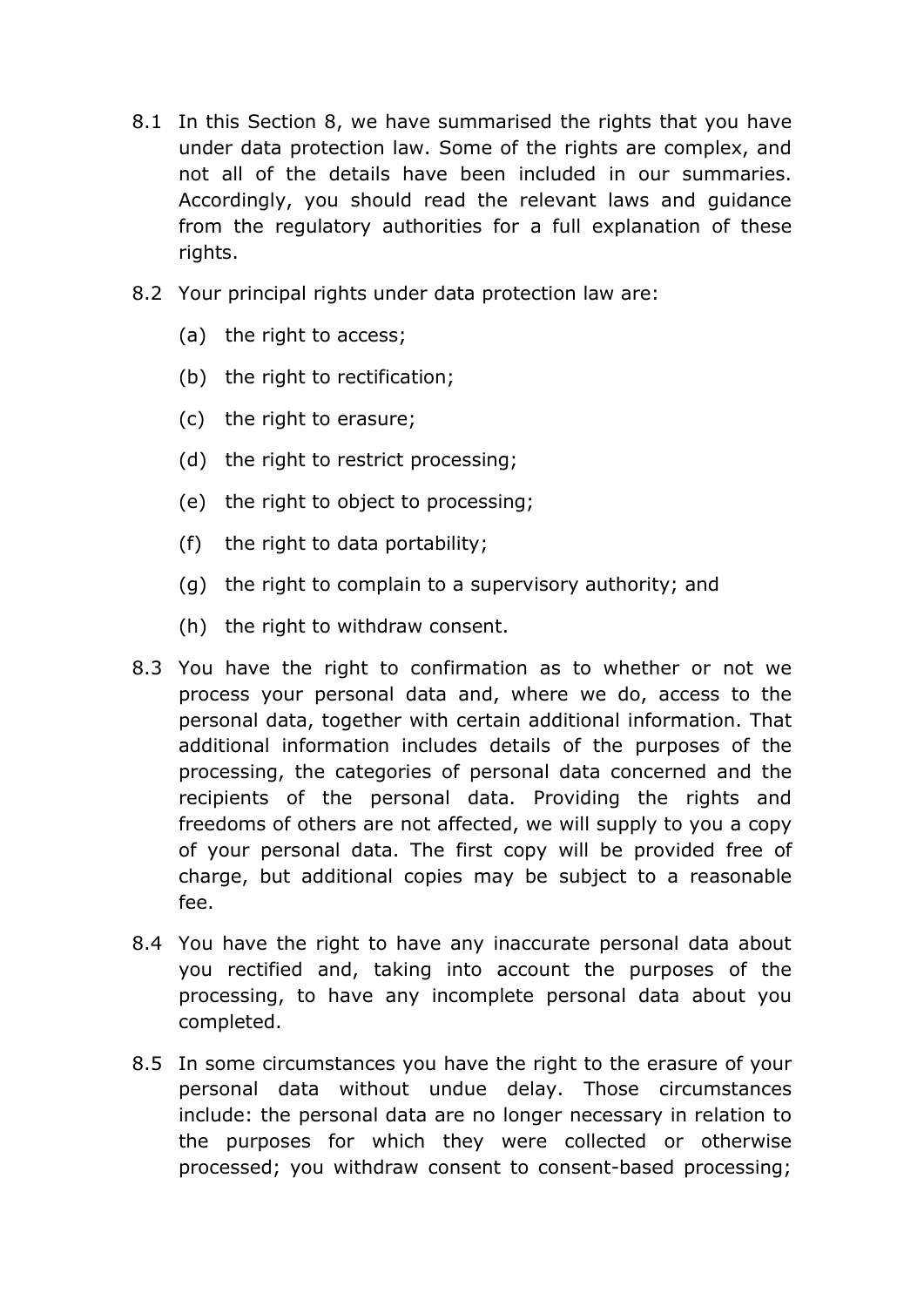you object to the processing under certain rules of applicable data protection law; the processing is for direct marketing purposes; and the personal data have been unlawfully processed. However, there are exclusions of the right to erasure. The general exclusions include where processing is necessary: for exercising the right of freedom of expression and information; for compliance with a legal obligation; or for the establishment, exercise or defence of legal claims.

- 8.6 In some circumstances you have the right to restrict the processing of your personal data. Those circumstances are: you contest the accuracy of the personal data; processing is unlawful but you oppose erasure; we no longer need the personal data for the purposes of our processing, but you require personal data for the establishment, exercise or defence of legal claims; and you have objected to processing, pending the verification of that objection. Where processing has been restricted on this basis, we may continue to store your personal data. However, we will only otherwise process it: with your consent; for the establishment, exercise or defence of legal claims; for the protection of the rights of another natural or legal person; or for reasons of important public interest.
- 8.7 You have the right to object to our processing of your personal data on grounds relating to your particular situation, but only to the extent that the legal basis for the processing is that the processing is necessary for: the performance of a task carried out in the public interest or in the exercise of any official authority vested in us; or the purposes of the legitimate interests pursued by us or by a third party. If you make such an objection, we will cease to process the personal information unless we can demonstrate compelling legitimate grounds for the processing which override your interests, rights and freedoms, or the processing is for the establishment, exercise or defence of legal claims.
- 8.8 You have the right to object to our processing of your personal data for direct marketing purposes (including profiling for direct marketing purposes). If you make such an objection, we will cease to process your personal data for this purpose.
- 8.9 You have the right to object to our processing of your personal data for scientific or historical research purposes or statistical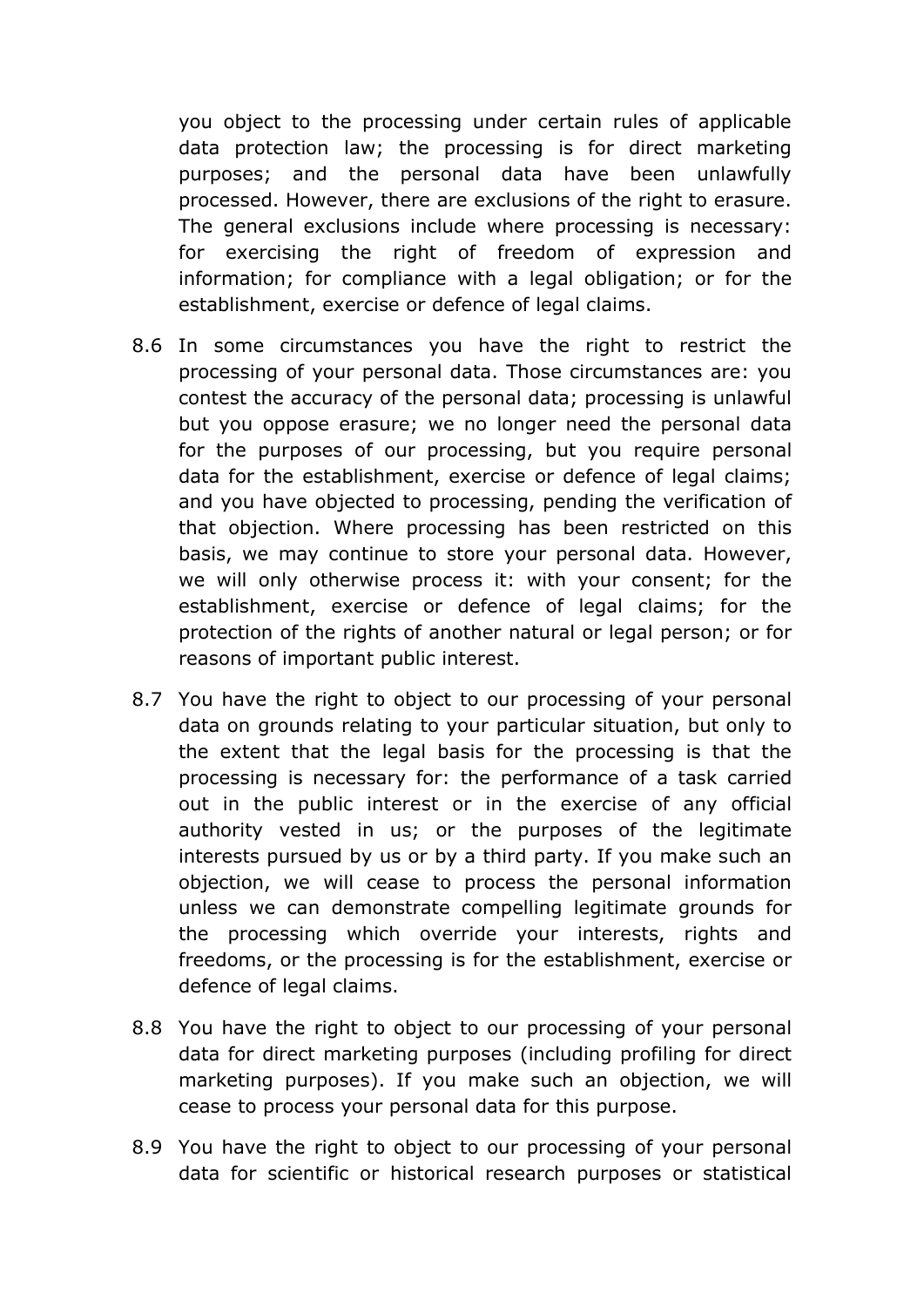purposes on grounds relating to your particular situation, unless the processing is necessary for the performance of a task carried out for reasons of public interest.

- 8.10 To the extent that the legal basis for our processing of your personal data is:
	- (a) consent; or
	- (b) that the processing is necessary for the performance of a contract to which you are party or in order to take steps at your request prior to entering into a contract,

 and such processing is carried out by automated means, you have the right to receive your personal data from us in a structured, commonly used and machine-readable format. However, this right does not apply where it would adversely affect the rights and freedoms of others.

- 8.11 If you consider that our processing of your personal information infringes data protection laws, you have a legal right to lodge a complaint with a supervisory authority responsible for data protection. You may do so in the EU member state of your habitual residence, your place of work or the place of the alleged infringement.
- 8.12 To the extent that the legal basis for our processing of your personal information is consent, you have the right to withdraw that consent at any time. Withdrawal will not affect the lawfulness of processing before the withdrawal.

8.13 You may exercise any of your rights in relation to your personal data by emailing us on steve@aztecevents.co.uk

#### 9. About cookies

9.1 A cookie is a file containing an identifier (a string of letters and numbers) that is sent by a web server to a web browser and is stored by the browser. The identifier is then sent back to the server each time the browser requests a page from the server.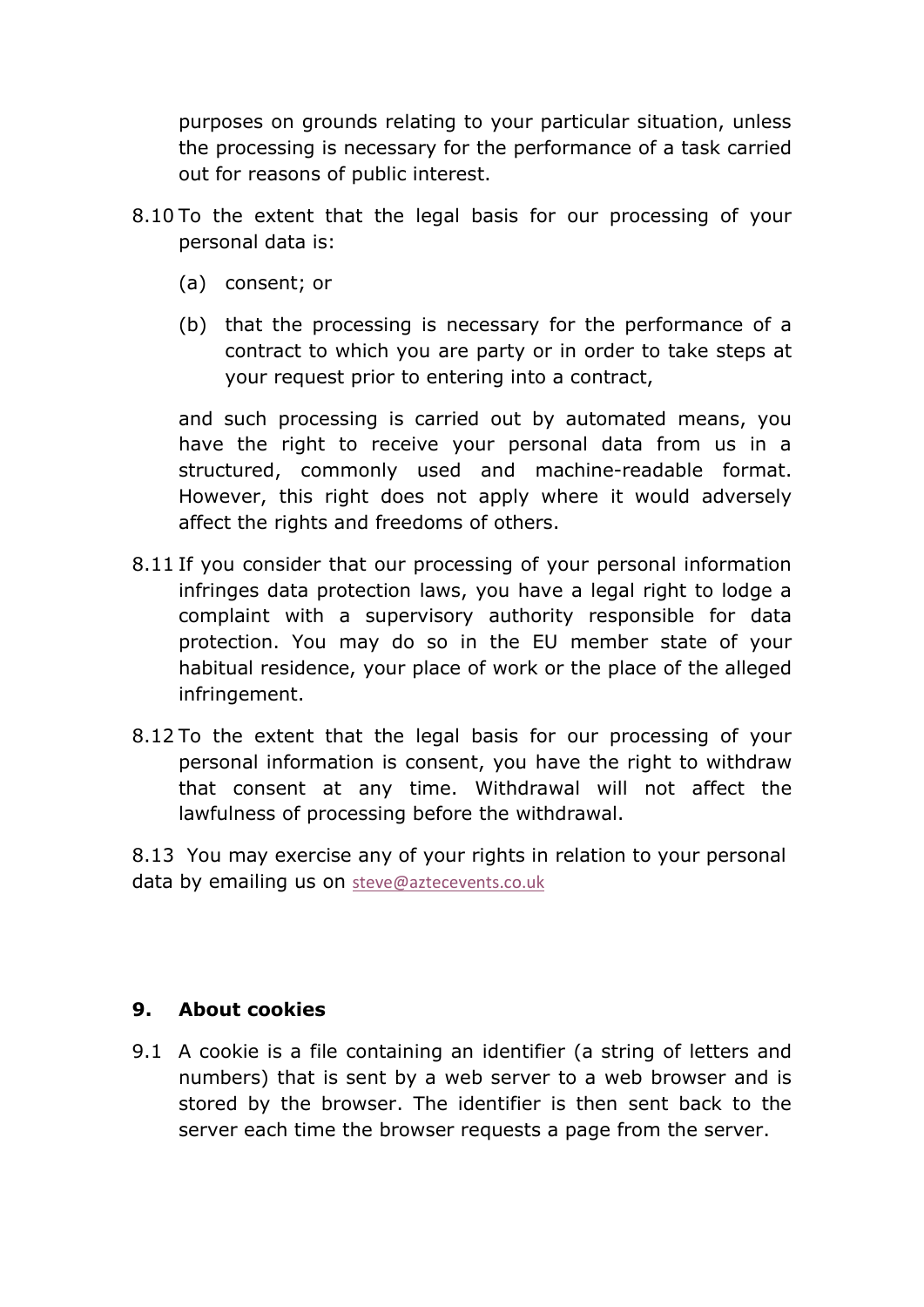- 9.2 Cookies may be either "persistent" cookies or "session" cookies: a persistent cookie will be stored by a web browser and will remain valid until its set expiry date, unless deleted by the user before the expiry date; a session cookie, on the other hand, will expire at the end of the user session, when the web browser is closed.
- 9.3 Cookies do not typically contain any information that personally identifies a user, but personal information that we store about you may be linked to the information stored in and obtained from cookies.

#### 10. Cookies that we use

- 10.1 We use cookies for the following purposes:
	- (a) authentication we use cookies to identify you when you visit our website and as you navigate our website
	- (b) status we use cookies to help us to determine if you are logged into our website
	- (c) personalisation we use cookies to store information about your preferences and to personalise the website for you
	- (d) security we use cookies as an element of the security measures used to protect user accounts, including preventing fraudulent use of login credentials, and to protect our website and services generally
	- (e) advertising we use cookies to help us to display advertisements that will be relevant to you
	- (f) analysis we use cookies to help us to analyse the use and performance of our website and services
	- (g) cookie consent we use cookies to store your preferences in relation to the use of cookies more generally

#### 11. Cookies used by our service providers

11.1 Our service providers use cookies and those cookies may be stored on your computer when you visit our website.

## 12. Managing cookies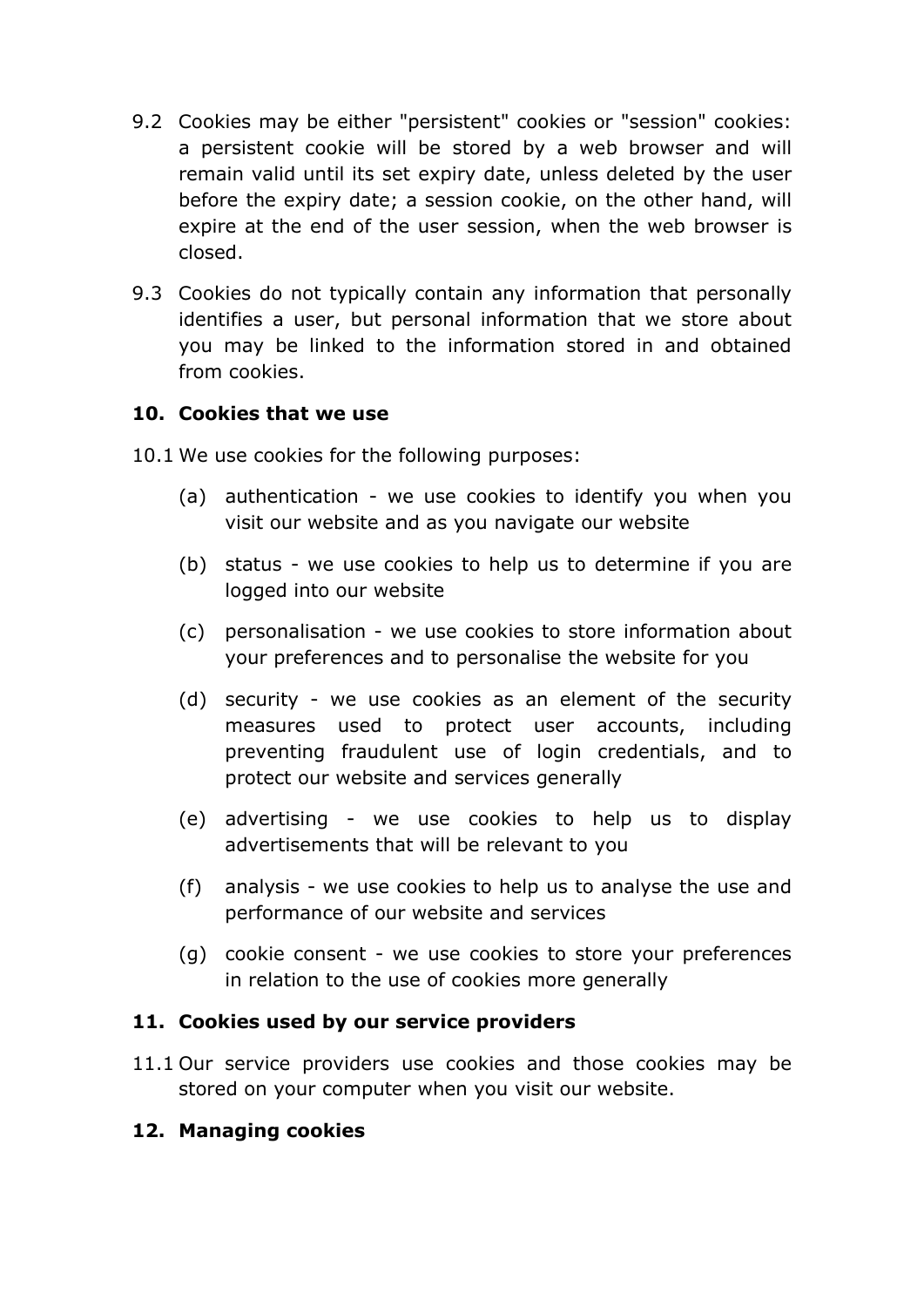- 12.1 Most browsers allow you to refuse to accept cookies and to delete cookies. The methods for doing so vary from browser to browser, and from version to version. You can however obtain up-to-date information about blocking and deleting cookies via these links:
	- (a) https://support.google.com/chrome/answer/95647?hl=en (Chrome);
	- (b) https://support.mozilla.org/en-US/kb/enable-and-disablecookies-website-preferences (Firefox);
	- (c) http://www.opera.com/help/tutorials/security/cookies/ (Opera);
	- (d) https://support.microsoft.com/en-gb/help/17442/windowsinternet-explorer-delete-manage-cookies (Internet Explorer);
	- (e) https://support.apple.com/kb/PH21411 (Safari); and
	- (f) https://privacy.microsoft.com/en-us/windows-10-microsoftedge-and-privacy (Edge).
- 12.2 Blocking all cookies will have a negative impact upon the usability of many websites.
- 12.3 If you block cookies, you may not be able to use all the features on our website.

## 13. Our details

13.1 Our Company Number is 04236301 and our Registered Office is at C/O Farra Kennard & Gould, 98 Hornchurch Road, Hornchurch, Essex, RM11 1JS

- 13.2 Our principal place of business is at South House, 48 South Street, Rochford, Essex, SS4 1BQ
- 13.3 You can contact us:
	- (a) by post, to the postal address given above;
	- (b) using our website contact form;
	- (c) by telephone, on the contact number published on our website from time to time or